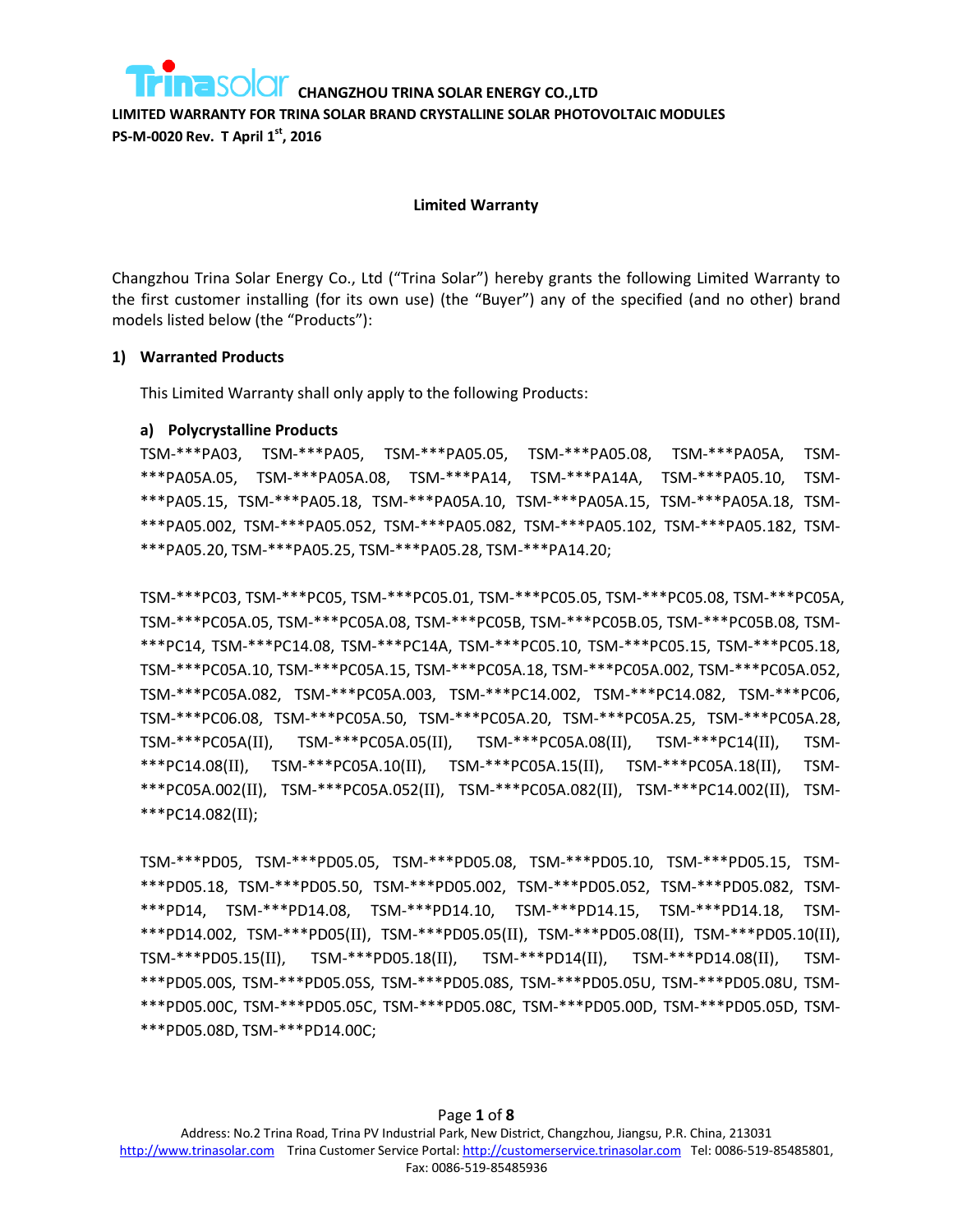

**LIMITED WARRANTY FOR TRINA SOLAR BRAND CRYSTALLINE SOLAR PHOTOVOLTAIC MODULES PS-M-0020 Rev. T April 1st, 2016**

TSM-\*\*\*PE05A, TSM-\*\*\*PE05A.08, TSM-\*\*\*PE14A, TSM-\*\*\*PE14A.08, TSM-\*\*\*PE05A(II), TSM- \*\*\*PE05A.08(II), TSM-\*\*\*PE14A(II), TSM-\*\*\*PE14A.08(II);

### **b) Monocrystalline Products**

TSM-\*\*\*DA01, TSM-\*\*\*DA01.05, TSM-\*\*\*DA01A, TSM-\*\*\*DA01A.05, TSM-\*\*\*DA01A.08, TSM- \*\*\*DA03, TSM-\*\*\*DA05, TSM-\*\*\*DA01A.10, TM-\*\*\*DA01A.15, TSM-\*\*\*DA01A.18, TSM- \*\*\*DA01A.002, TSM-\*\*\*DA01A.052, TSM-\*\*\*DA01A.082;

TSM-\*\*\*DC01, TSM-\*\*\*DC01.01, TSM-\*\*\*DC01.05, TSM-\*\*\*DC01A, TSM-\*\*\*DC01A.05, TSM-DC01A.08, TSM-\*\*\*DC03, TSM-\*\*\*DC05, TSM-\*\*\*DC80, TSM-\*\*\*DC80.08, TSM-\*\*\*DC01A.10, TSM- \*\*\*DC01A.15, TSM-\*\*\*DC01A.18, TSM-\*\*\*DC01A.002, TSM-\*\*\*DC01A.052, TSM-\*\*\*DC01A.082, TSM-\*\*\*DC05A, TSM-\*\*\*DC05A.05, TSM-\*\*\*DC05A.08, TSM-\*\*\*DC05A.002, TSM-\*\*\*DC05A.052, TSM\*\*\*DC05A.082; TSM-\*\*\* DC05A.20, TSM-\*\*\*DC05A.25, TSM\*\*\*DC05A.28, TSM-\*\*\*DC06, TSM- \*\*\*DC06.08, TSM-\*\*\*DC03A(II), TSM-\*\*\*DC03A.05(II), TSM-\*\*\*DC03A.08(II), TSM-\*\*\*DC05A(II), TSM-\*\*\*DC05A.05(II), TSM-\*\*\*DC05A.08(II), TSM-\*\*\*DC05A.002(II), TSM-\*\*\*DC05A.052(II), TSM- \*\*\*DC05A.082(II), TSM-\*\*\*DC06.08(II);

TSM-\*\*\*DD05A(II), TSM-\*\*\*DD05A.05(II), TSM-\*\*\*DD05A.08(II)**,** TSM-\*\*\*DD14A(II), TSM- \*\*\*DD14A.08(II), TSM-\*\*\*DD05A.052(II)**,** TSM-\*\*\*DD05A.082(II)**,** TSM-\*\*\*DD05A.05S(II)**,** TSM- \*\*\*DD05A.08S(II)**,** TSM-\*\*\*DD05A.05U(II)**,** TSM-\*\*\*DD05A.08U(II)**;**

TSM-\*\*\*DE05A(II), TSM-\*\*\*DE05A.08(II), TSM-\*\*\*DE14A(II), TSM-\*\*\*DE14A.08(II);

Note: The "\*\*\*" placeholder stands in each case for the power indication set out in the relevant Product Data Sheet (for example "TSM-260PD05").

### **c) Mounting Products**

Mounting products contained in Trinamount I, Trinamount II and Trinamount 3 D10. Applicable modules are set forth above in a) and b).

### **2) Warranty**

### **a) 10 Year Limited Product Warranty**

Trina Solar warrants that for a period of ten years commencing on the Warranty Start Date (as defined below) the Product(s)

- will be free from defects in design, material, workmanship or manufacture that materially impede their functioning, and
- will conform to the specifications and the drawings applicable thereto.

### Page **2** of **8**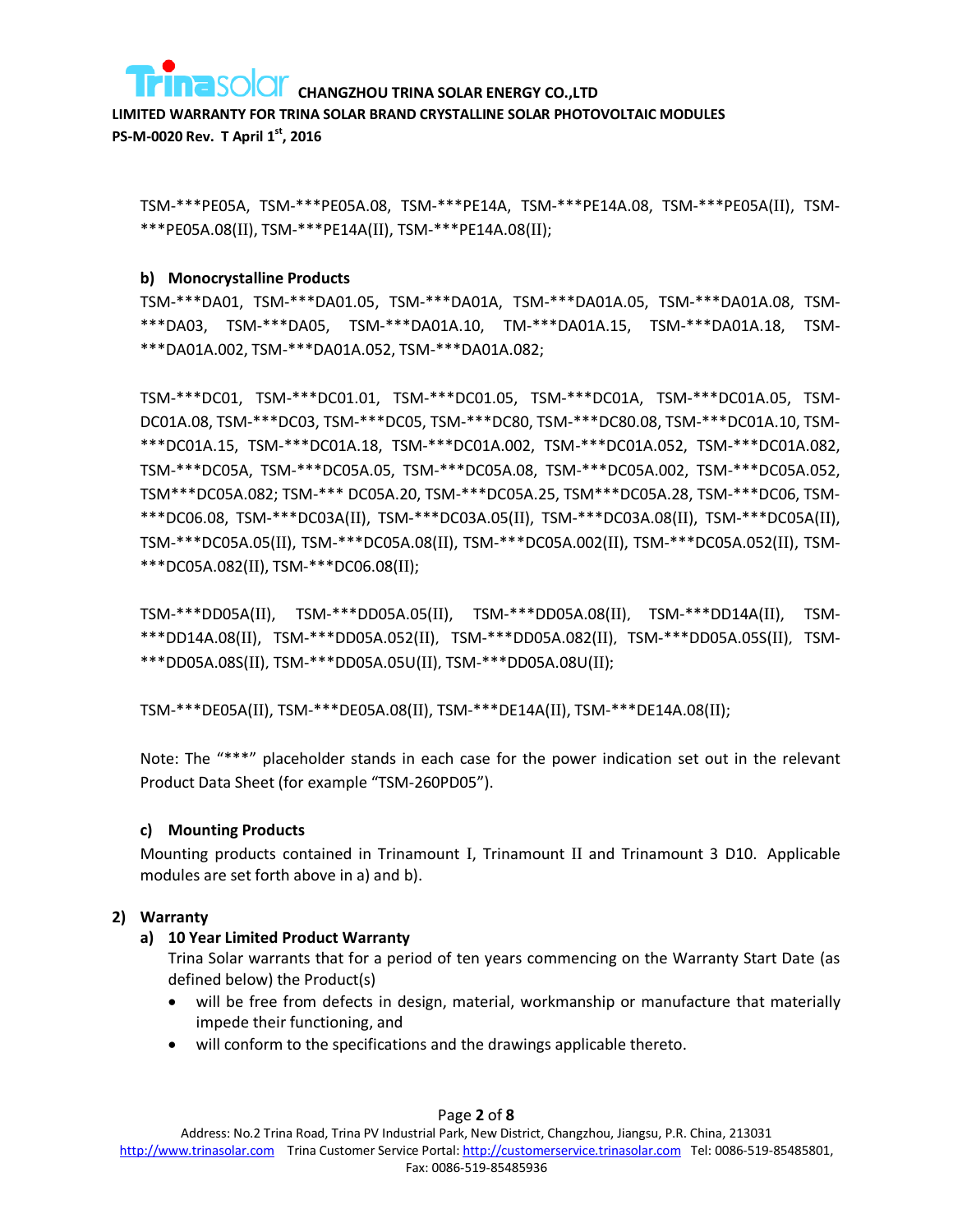**LIMITED WARRANTY FOR TRINA SOLAR BRAND CRYSTALLINE SOLAR PHOTOVOLTAIC MODULES** 

**PS-M-0020 Rev. T April 1st, 2016**

This Limited Product Warranty covers glass breakage provided that there was no external cause of breakage (i.e. only breakage caused by the glass itself or the module is covered).

Any deterioration in the appearance of the Product(s) (including, without limitation, any scratches, stains, mechanical wear, rust, or mold) or any other changes to the Product(s) which occur after delivery (Incoterm 2010)to the Buyer, do not constitute a defect under this Limited Warranty. The rights of the Buyer under Sec. 2 b) shall remain unaffected.

### **b) 25 Year Limited Power Output Warranty**

In addition, Trina Solar warrants that for a period of twenty-five years commencing on the Warranty Start Date, the loss of power output relating to the initial guaranteed power which is defined as Peak Power Watts Pmax(Wp) plus Peak Power Watts Pmax(Wp) multiplied by the lower limit of the Power Output Tolerance Pmax(%)–as specified in the relevant Product Data Sheet and measured at Standard Test Conditions (STC) for the Product(s) shall not exceed

- For Polycrystalline Products (as defined in Sec. 1 a): 2.5% in the first year, thereafter 0.7% per year, ending with 80.7% in the 25<sup>th</sup> year after the Warranty Start Date,
- For Monocrystalline Products (as defined in Sec. 1 b): 3.0% in the first year, thereafter 0.68% per year, ending with 80.68% in the 25<sup>th</sup> year after the Warranty Start Date.

### **3) Warranty Start Date**

The Warranty Start Date is the date of delivery (Incoterms 2010) of the Product(s) to the Buyer or 12 months after the date of production of the Product(s) as indicated in the serial number (digit no.  $4 -$ 7 (YYMM), starting from the left side of the serial number), whichever date is earlier.

### **4) Exclusions and Limitations**

The aforementioned "Limited Warranty" does not apply to any Products which have been subjected to

- a) Failure to pay the purchase price towards Trina Solar or its subsidiaries which have put the modules on the market even though (i), the payment was due and (ii) the direct customer who has obtained the modules from Trina Solar or its subsidiary ("Direct Customer") is not entitled to withhold the purchase price or parts of the purchase price. Trina Solar must inform the Buyer about the non-payment and provide the name and the full address of the Direct Customer which has failed to pay the modules. In case that Trina Solar can reject the claim under this warranty based on this provision, the Buyer can deposit the amount not paid in order to trigger the warranty claims;
- b) Failure to comply with Trina Solar's installation manual applicable during the Validity of this Limited Warranty pursuant to Sec 10;
- c) Service by service technicians who are not qualified under the relevant law and/or applicable regulations at the place of installation;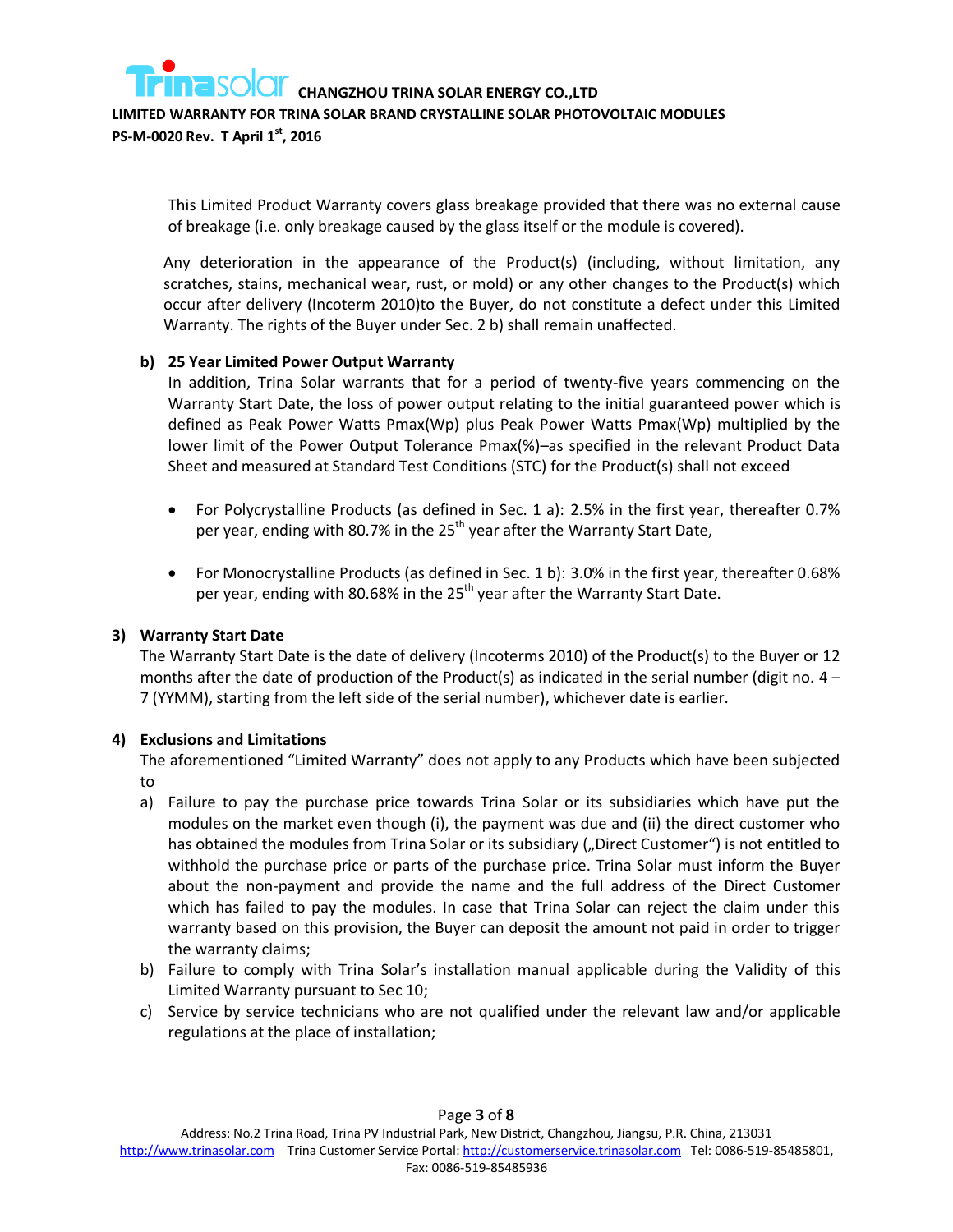### **LIMITED WARRANTY FOR TRINA SOLAR BRAND CRYSTALLINE SOLAR PHOTOVOLTAIC MODULES**

**PS-M-0020 Rev. T April 1st, 2016**

- d) The Product's type, nameplate or module serial number is changed, erased or made illegible (other than by any act or omission of Trina Solar);
- e) The Product's installation on mobile units (except photovoltaic tracking system), such as vehicles, ships or offshore-structures;
- f) Exposure to voltage in excess to the maximum system voltage or power surges;
- g) Defective components in the construction on which the module is mounted;
- h) exposure to mold discoloration or similar external effects;
- i) exposure to any of the following: extreme thermal or environmental conditions or rapid changes in such conditions, corrosion, oxidation, unauthorized modifications or connections, unauthorized opening, servicing by use of unauthorized spare parts, accident, force of nature (such as lightning strike, earthquake), influence from chemical products or other acts beyond Trina Solar's reasonable control (including damage by fire, flood, etc.);
- j) use of the Products in such a manner as to infringe Trina Solar's or any third party`s intellectual property rights (e.g. patents, trademarks). Parallel importation, which is defined as subsequent sale without the consent of Trina Solar from the country in which the Product(s) were first put on the market to another country, is regarded as an infringement of Trina Solar's intellectual property rights. This does not apply for sales within the European Union: such sales from one Member State to another Member State do not require the consent of Trina Solar; whereas sales from outside the European Union into the European Union require such consent of Trina Solar
- k) Only for buyers located in Australia applies: The "Limited Warranty" is only valid for products from authorized Australian resellers. Buyers may contact the Customer Support office in their region (as detailed in clause 7) for details of authorized Australian resellers.
- l) Only for buyers located in the US applies: The "Limited Warranty" is only valid for products from authorized US resellers. Buyers may contact the Customer Support office in their region (as detailed in clause 7) for details of authorized US resellers.

### **5) Repair, Replacement or Refund Remedy**

- a) As Buyer's sole and exclusive remedy under this Limited Warranty (though Buyer should note paragraph 5(d) below regarding the potential existence of other statutory rights and paragraph 5(e) below for Australian Buyers) Trina Solar will, at its sole discretion, either, with regard to the applicable Product (or component thereof in the case of Mounting Product):
	- i) refund the current market price of the relevant Product(s) (or its successor product); or
	- ii) repair the defective Product(s) at no charge (subject to the following paragraph); or
	- iii) replace the defective Product(s) or part thereof by a new or remanufactured equivalent at no charge (subject to the following paragraph).

<span id="page-3-1"></span><span id="page-3-0"></span>In the event that Trina Solar opts for options [ii\)](#page-3-0) or [iii\),](#page-3-1) Trina Solar shall bear all insurance and transportation charges (except air freight), customs clearance and any other costs for returning the defective Product(s) to Trina Solar and shipping the repaired or replaced Product(s) to Buyer (a Buyer may claim reimbursement by Trina for these charges by providing proof to Trina Solar that these charges were incurred, e.g. an invoice from the relevant service provider). The costs and expenses for the removal, installation or reinstallation shall remain with Buyer.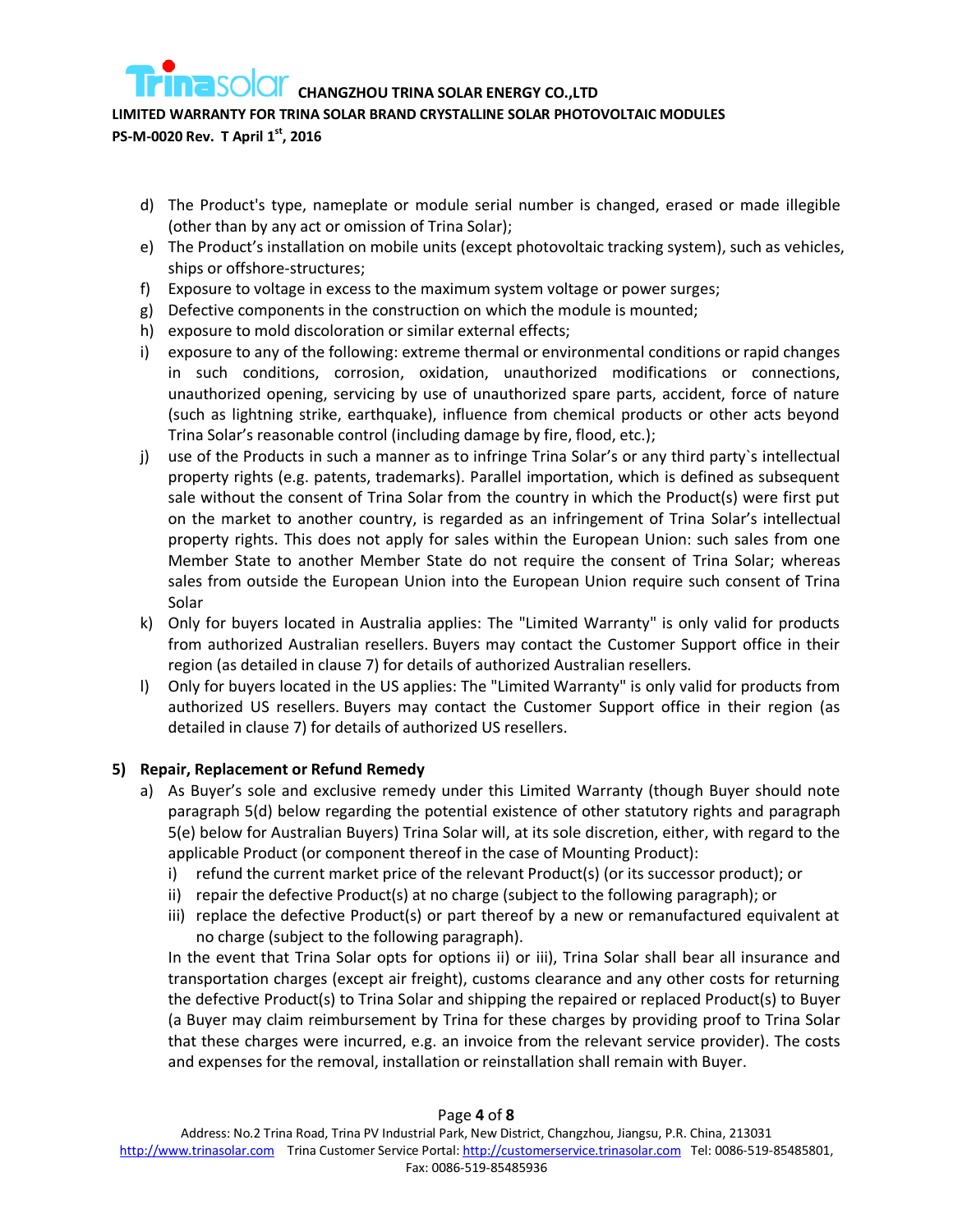

- b) The warranty period(s) as defined in Sec. 2 a) and b) shall not extend or renew upon the repair or replacement of a defective Product by Trina Solar. The warranty period for replaced or repaired Product(s) is the remainder of the warranty on the original new Product(s).
- c) All other claims under this Limited Warranty against Trina Solar shall be excluded. Under this Limited Warranty, Trina Solar is not responsible for any special, incidental or consequential damages (including loss of profits, harm to goodwill or business reputation, or delay damages) whether such claims are based in contract, warranty, negligence or strict tort. This exclusion applies to the extent permissible by law, and even if the remedies set forth below herein are deemed to have failed of their essential purpose.
- d) YOU MAY HAVE SPECIFIC LEGAL RIGHTS OUTSIDE THIS WARRANTY, AND YOU MAY ALSO HAVE OTHER RIGHTS THAT VARY FROM STATE TO STATE. THIS LIMITED WARRANTY DOES NOT AFFECT ANY ADDITIONAL RIGHTS YOU HAVE UNDER LAWS IN YOUR JURISDICTION GOVERNING THE SALE OF CONSUMER GOODS, INCLUDING WITHOUT LIMITATION, NATIONAL LAWS IMPLEMENTING EC DIRECTIVE 99/44 OR PURSUANT TO THE MAGNUSON MOSS WARRANTY ACT. SOME STATES DO NOT ALLOW THE EXCLUSION OR LIMITATION OF INCIDENTAL OR CONSEQUENTIAL DAMAGES, SO THE LIMITATIONS OR EXCLUSIONS IN THIS LIMITED WARRANTY STATEMENT MAY NOT APPLY.
- e) The following statement applies to customers that are 'consumers' within the meaning of the Australian Consumer Law:

"Our goods come with guarantees that cannot be excluded under the Australian Consumer Law. You are entitled to a replacement or refund for a major failure and for compensation for any other reasonably foreseeable loss or damage. You are also entitled to have the goods repaired or replaced if the goods fail to be of acceptable quality and the failure does not amount to a major failure."

### **6) Rights and Remedies against Third Parties**

This Limited Warranty shall be construed as a separate warranty and independent from any other contractual arrangement with third parties relating to the Product(s). It shall not affect any rights, obligations and remedies of the Buyer, if any, with regard to third parties for defects or nonconformity or non-compliance of the Products, notwithstanding its legal basis. The rights and remedies provided hereunder are in addition to any other rights and remedies against third parties to which Buyer may be entitled by agreements with such third parties or by law.

### **7) Claims Procedure, Notice Periods, Expiration of Warranty Claims and Limitations.**

a) Buyer shall notify Trina Solar under this Limited Warranty using Trina Solar's Customer Service Portal at the web address [http://customerservice.trinasolar.com;](http://customerservice.trinasolar.com/) alternatively by letter or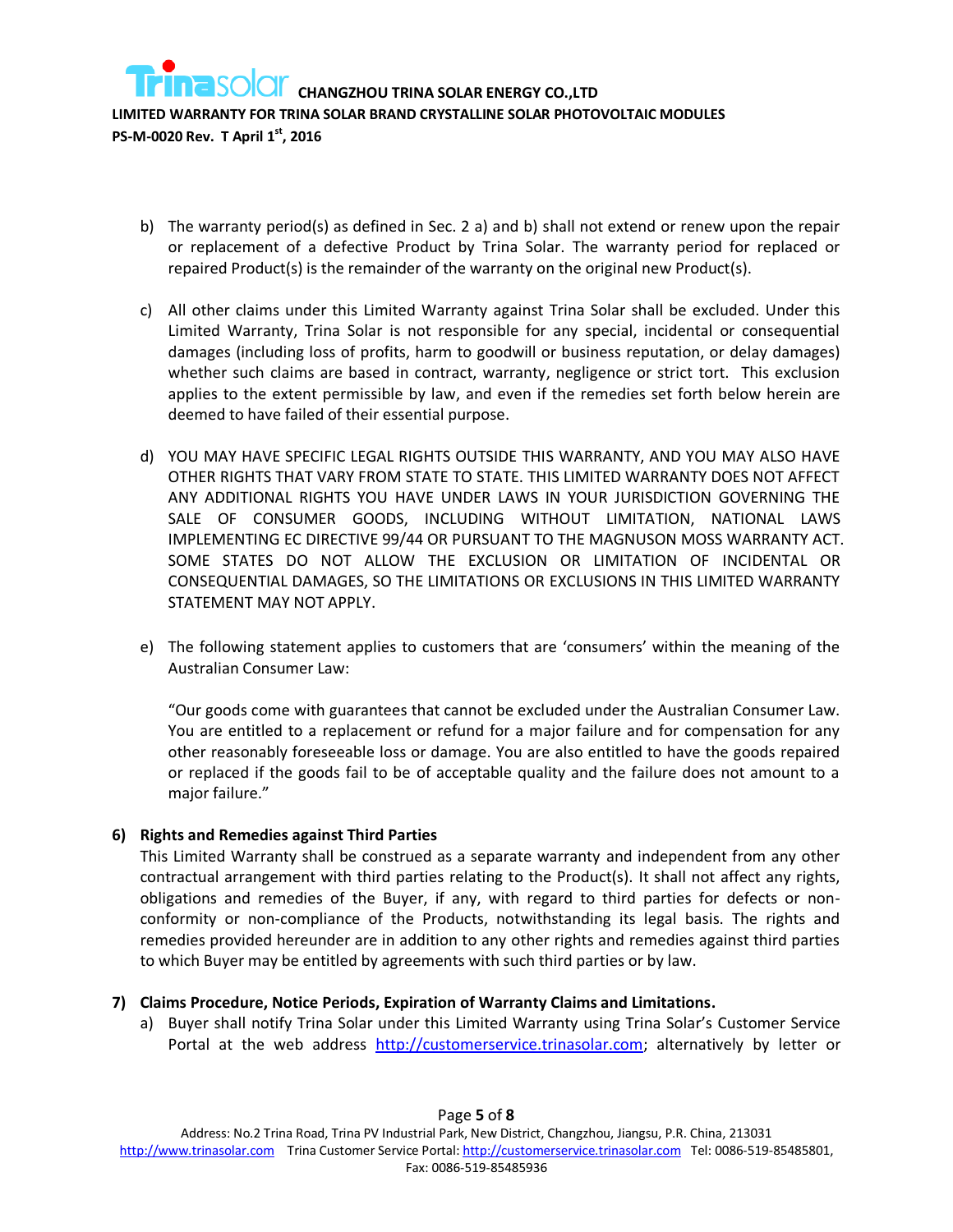

**LIMITED WARRANTY FOR TRINA SOLAR BRAND CRYSTALLINE SOLAR PHOTOVOLTAIC MODULES** 

**PS-M-0020 Rev. T April 1st, 2016**

facsimile specifying each alleged claim including evidence of the claims and the serial numbers of the Product(s) at issue. The contact customer support center for the regions are:

### **Europe Customer Support**

Trina Solar (Schweiz) AG Richtistrasse 11, 8304 Wallisellen, Switzerland T +41 43 299 68 00 F +41 43 299 68 10 [http://customerservice.trinasolar.com](http://customerservice.trinasolar.com/)

### **Australia Customer Support**

Trina Solar Australia Pty Ltd Level 35, 60 Margaret Street, Sydney NSW 2000, Australia T +61 (0)2 9199 8500 F +61 2 9199 8006 [http://customerservice.trinasolar.com](http://customerservice.trinasolar.com/)

### **Rest of World (ROW) Customer Support**

Changzhou Trina Solar Energy Company Limited No. 2 Trina Road, Trina PV Industrial Park, New District, Changzhou, Jiangsu, P.R. China, 213031 T +86 519 8548 2008 F +86 519 8517 6021 [http://customerservice.trinasolar.com](http://customerservice.trinasolar.com/)

### **Americas Customer Support**

Trina Solar (U.S.), Inc. 100 Century Center, Suite 501, San Jose CA 95112, USA T +1 800 696 7114 F +1 800 696 0166 [http://customerservice.trinasolar.com](http://customerservice.trinasolar.com/)

### **Japan Customer Support**

Trina Solar (Japan) Limited World Trade Center Building 21F 4-1, Hamamatsu-cho, 2-chome, Minato-ku, Tokyo, Japan, 105-6121 T +81-3-3437-7000 F +81-3-3437-7001 [http://customerservice.trinasolar.com](http://customerservice.trinasolar.com/)

b) Any dispute on technical facts relating to claims brought under this Limited Warranty for defects of Products shall be determined by expert determination. Trina Solar and the Buyer will, at the Buyer's or Trina Solar's request, appoint as independent expert and appraiser a reputable researcher from a first-class international test-institute such as Fraunhofer ISE in Freiburg/ Germany, TÜV (e.g. TÜV Rheinland, TÜV SUD or Shanghai TÜV) or ASU Arizona State University, and so on ("Technical Expert"). The determination by such Technical Expert shall be final, conclusive, binding and enforceable in any proceeding brought hereunder. The Technical Expert shall (i) act as an expert; (ii) allow the parties a reasonable opportunity to make representations and counter-representations; (iii) take those representations and counter-representations into account; and (iv) if required by either party give written reasons for his or her determination.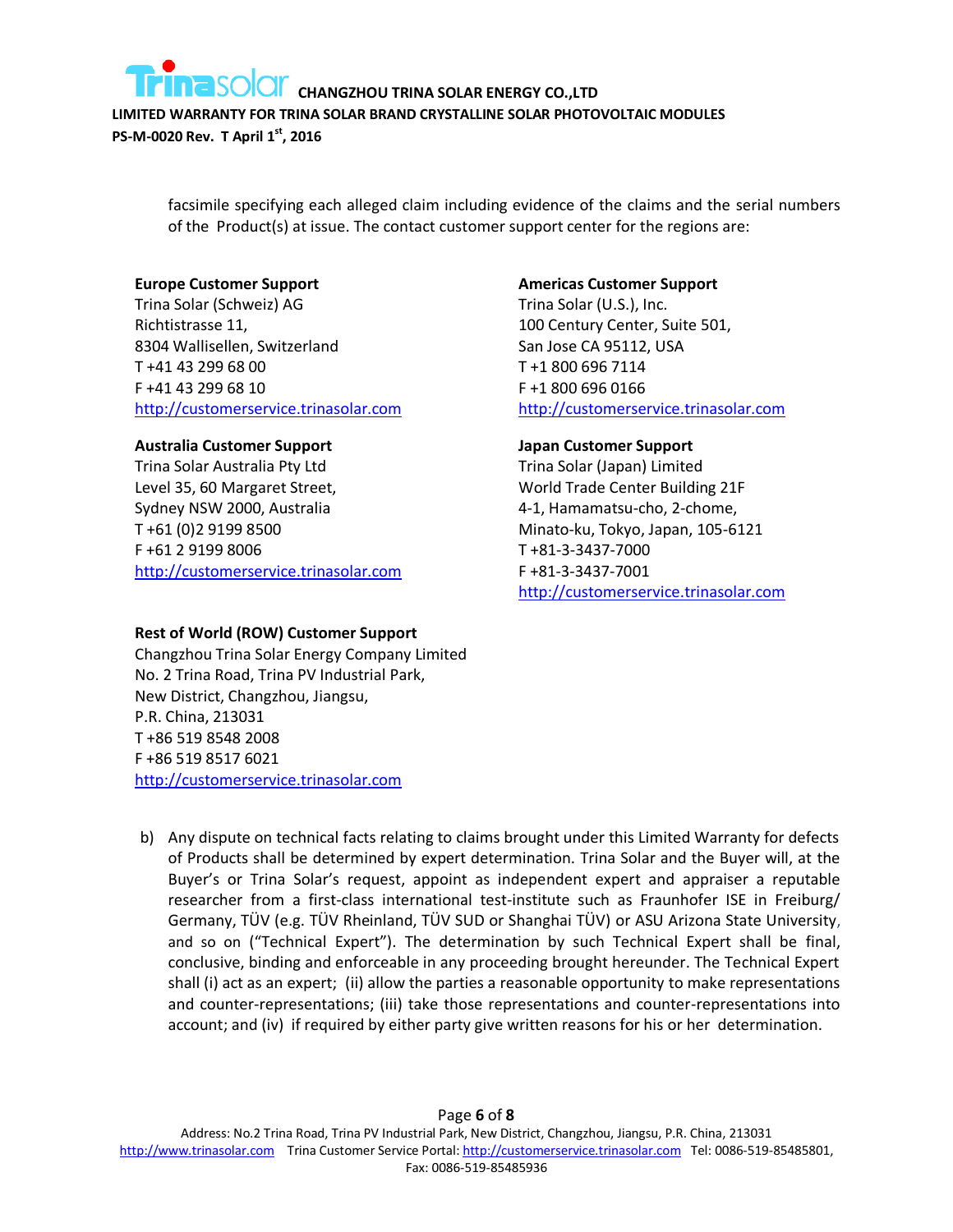

**LIMITED WARRANTY FOR TRINA SOLAR BRAND CRYSTALLINE SOLAR PHOTOVOLTAIC MODULES** 

**PS-M-0020 Rev. T April 1st, 2016**

- c) Any claim for breach of this Limited Warranty must be brought within two (2) months after discovery of the breach.
- d) The return of any defective Product(s) will not be accepted unless prior written authorization has been given by Trina Solar.

### **8) Force Majeure**

Trina Solar shall not be responsible or liable in any way to the Buyer for any non-performance or delay in performance under this Limited Warranty due to occurrences of force majeure such as, war, riots, strikes, unavailability of suitable and sufficient labor, material, or capacity or technical or yield failures and any unforeseen event beyond its control, including, without limitation, any technological or physical event or condition which is not reasonably known or understood at the time of the sale of the defective Product(s) or the notification of the relevant warranty claim under this Limited Warranty.

### **9) Warranty Assignment**

This Limited Warranty is transferrable when the Products remain installed in their original installation location.

### **10) Validity**

This Limited Warranty shall apply to Product(s)

- a) manufactured after  $1<sup>st</sup>$  of January 2015 and
- b) delivered to Buyer from  $1<sup>st</sup>$  of April 2016 (Incoterms 2010).

This Limited Warranty shall be valid until a new revision is issued by Trina Solar.

### **11) No Other Express Warranty**

Except as otherwise provided by applicable statutory law (cf. Sec. 5 d) and 5 e) above) or unless modified in writing and signed by an officer of Trina Solar, the Limited Warranty set forth herein is the only express warranty (whether written or oral) by Trina Solar applicable to the Products and no one is authorized to restrict, expand or otherwise modify this Limited Warranty.

#### **12) Miscellaneous**

If any provision of this Limited Warranty is held invalid, unenforceable or contrary to law then the validity of the remaining provisions of this Limited Warranty shall remain in full force and effect.

### **13) Applicable Law and Jurisdiction**

The validity of this Limited Warranty, the construction of its terms and the interpretation and enforcement of the rights and duties of the Buyer and Trina Solar shall be governed by the laws of the country of the original installation location of the Product(s), to the exclusion of that country's conflicts of law rules as well as of the United Nations Convention on the International Sale of Goods dated 11 April 1980 (CISG) and of any other uniform law.